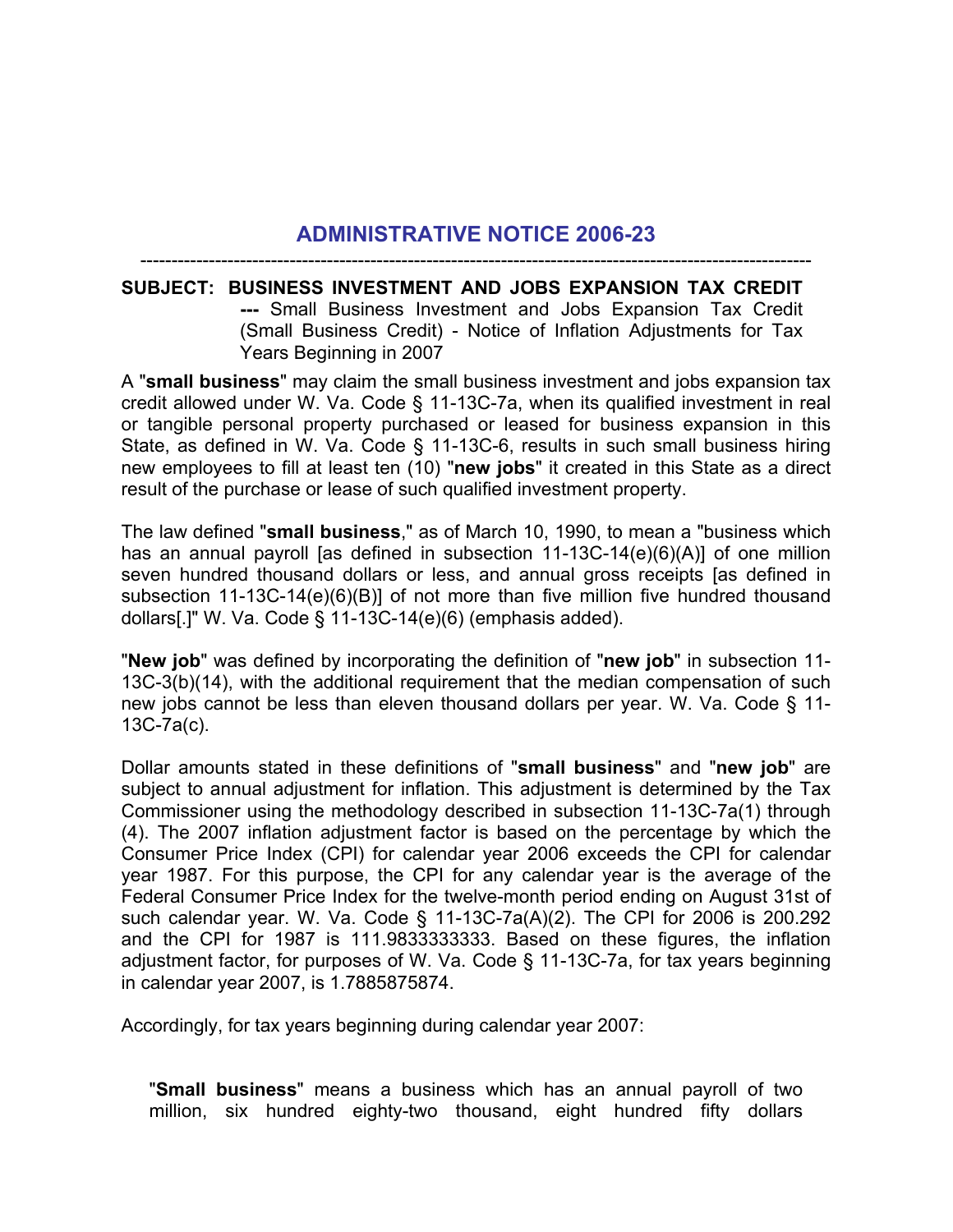(\$2,682,850) or less, and annual gross receipts of not more than eight million, nine hundred forty-two thousand, nine hundred dollars (\$8,942,900); and

"**New job**" means a "new job" as defined in W. Va. Code § 11-13C-3(b)(14): **Provided**, That the annualized median compensation of such new jobs shall not be less than nineteen thousand, six hundred fifty dollars (\$19,650) per year.

A summary of the applicable inflation-adjusted Small Business Credit criteria, by calendar year, for tax years beginning in such years, follows:

 **MEDIAN**

**CRITERIA**

|             |                |                    | <b>WEDIAN</b>       |
|-------------|----------------|--------------------|---------------------|
| <b>YEAR</b> | <b>PAYROLL</b> | <b>GROSS SALES</b> | <b>COMPENSATION</b> |
| 1987        | \$1,500,000    | \$5,000,000        | \$11,000            |
| 1988        | \$1,500,000    | \$5,000,000        | \$11,000            |
| 1989        | \$1,562,050    | \$5,206,850        | \$11,450            |
| 1990        | \$1,700,000*   | \$5,500,000*       | \$12,000            |
| 1991        | \$1,716,300    | \$5,721,050        | \$12,550            |
| 1992        | \$1,806,950    | \$6,023,200        | \$13,250            |
| 1993        | \$1,862,200    | \$6,207,350        | \$13,650            |
| 1994        | \$1,919,100    | \$6,397,150        | \$14,050            |
| 1995        | \$1,969,150    | \$6,563,800        | \$14,400            |
| 1996        | \$2,025,150    | \$6,750,600        | \$14,850            |
| 1997        | \$2,081,100    | \$6,937,000        | \$15,250            |
| 1998        | \$2,137,800    | \$7,126,050        | \$15,650            |
| 1999        | \$2,174,050    | \$7,246,950        | \$15,900            |
| 2000        | \$2,212.000    | \$7,373,450        | \$16,200            |
| 2001        | \$2,280,800    | \$7,602,650        | \$16,700            |
| 2002        | \$2,355,800    | \$7,852,700        | \$17,250            |
| 2003        | \$2,393,300    | \$7,977,750        | \$17,550            |
| 2004        | \$2,447,900    | \$8,159,650        | \$17,950            |
| 2005        | \$2,504,250    | \$8,347,550        | \$18,350            |
| 2006        | \$2,582,050    | \$8,606,950        | \$18,900            |
| 2007        | \$2,682,850    | \$8,942,900        | \$19,650            |

\*Amounts established by 1990 W.Va. Acts 176.

## **Notice of this determination will be filed in the West Virginia Register.**

Issued: December 19, 2006 Christopher G. Morris

Deputy Tax Commissioner

Taxpayer Services Division Monday through Friday

State Tax Department Operator on duty 8:30 am – 5:00 p.m.